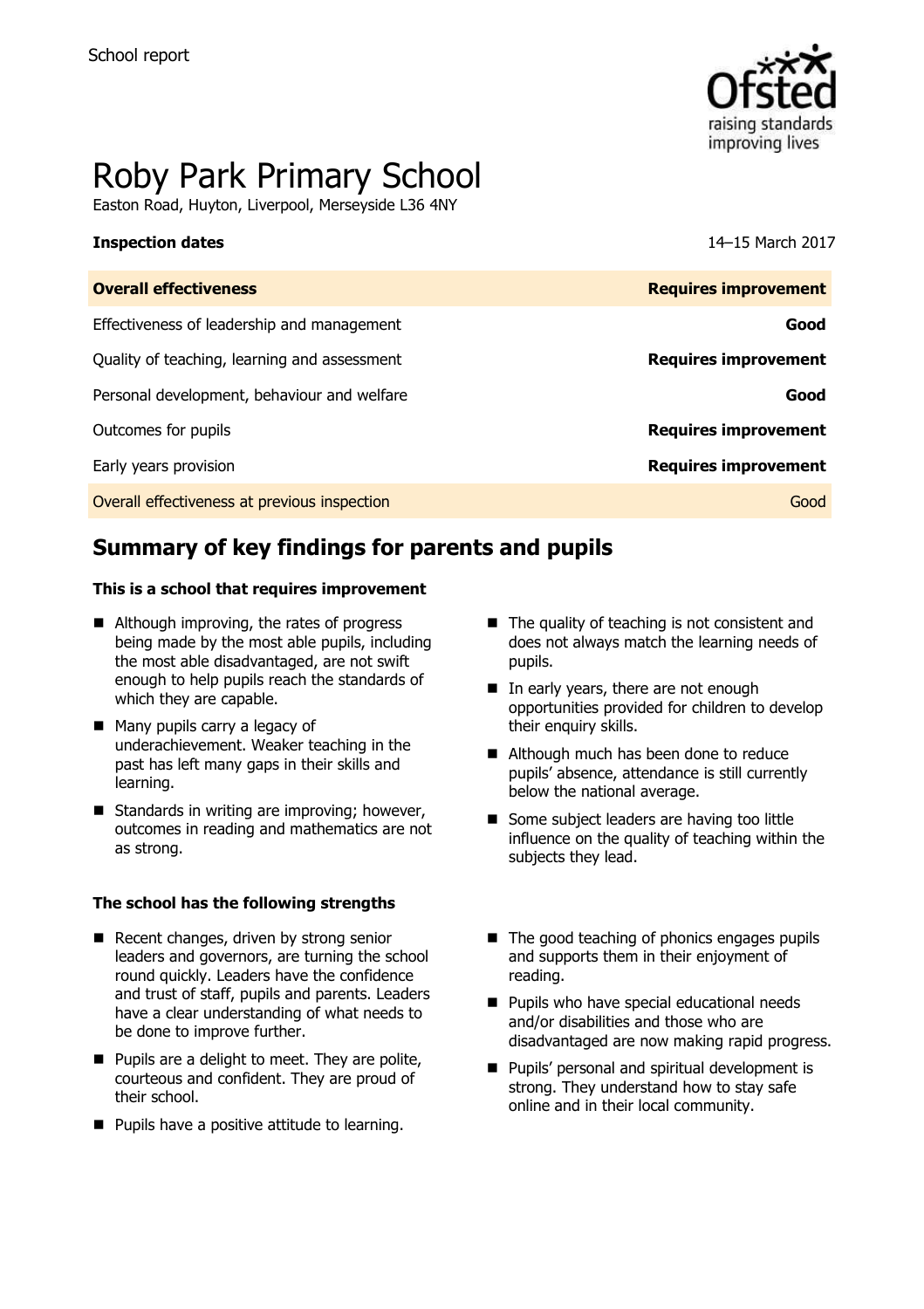

# **Full report**

### **What does the school need to do to improve further?**

- Strengthen teaching so that different groups of pupils make stronger gains in their learning, particularly in reading and mathematics, by:
	- tackling the gaps in pupils' skills and knowledge due to poor teaching in the past
	- raising the challenge for the most able and more able disadvantaged pupils so they are able to make more rapid progress
	- reviewing the effectiveness of intervention programmes more regularly to monitor the impact they have on pupils' learning and retaining only those programmes which work best
	- providing a variety of tasks in lessons that embed and deepen pupils' learning.
- Improve pupils' outcomes across a wide range of subjects by:
	- providing pupils with sufficient opportunities to develop their skills and knowledge, especially geography, history and science
	- ensuring that the improvements in writing are replicated in topic books
	- developing the skills of subject leaders so that they can monitor the progress being made in their subject areas and lead improvement.
- Accelerate progress and improve outcomes for children in early years by:
	- improving teachers' questioning to develop children's understanding, to deepen their learning and to promote their enquiry skills
	- having higher expectations in writing.
- Increase attendance by:
	- continuing to offer a wide range of incentives to parents and pupils and ensuring that they understand the importance of attending school
	- measuring the impact of regular meetings between the learning mentor, special educational needs coordinator and external agencies so that the shared intelligence improves the attendance of vulnerable children.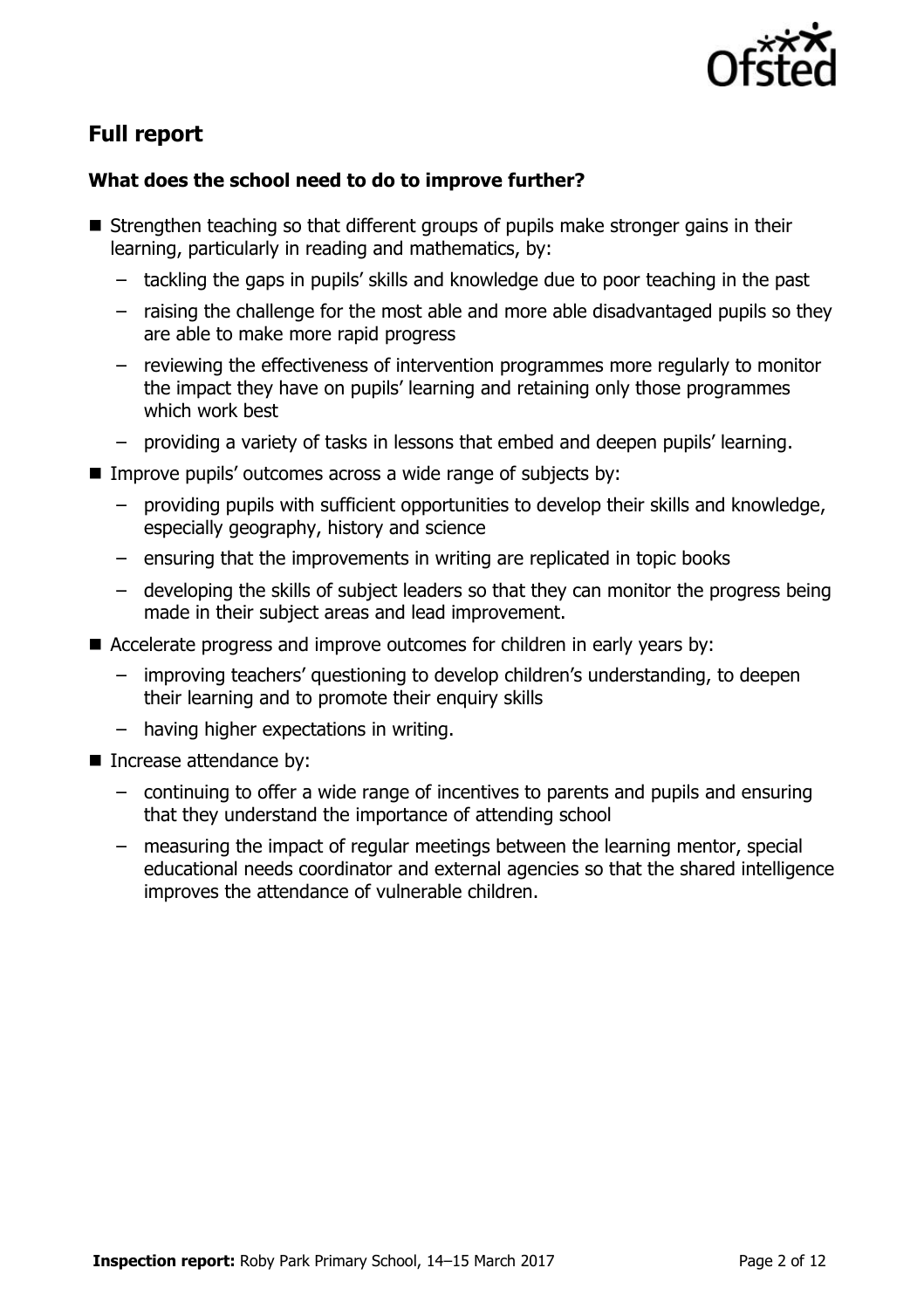

# **Inspection judgements**

#### **Effectiveness of leadership and management Good**

- The headteacher and governors have an honest view of the school's strengths and know what still needs to be worked on. The school's self-evaluation document and improvement plan are detailed and accurately pinpoint the most important things to do next.
- $\blacksquare$  The effectiveness of the school has improved rapidly since the beginning of this academic year. Teaching is improving, pupils are enjoying their learning and their achievement is rising rapidly across most of the school. The improvements initiated by leaders, staff and governors over the last year have secured the promise of future success.
- The headteacher has built a shared approach to teaching and assessment techniques across the school. In doing so, he has won the trust of teachers, pupils and parents alike.
- Staff have an appetite for change because the headteacher has skilfully brought everyone together as a united team to develop a common, shared vision for the school.
- A whole host of different training opportunities is refreshing teachers' performance and helping them to learn from each other and from good practice beyond the school. Examples of this are the work completed with the local teaching school on moderation of pupils' attainment and subject leadership.
- Effective systems to manage teachers' performance are raising expectations and ensuring that staff have the skills to teach well. As a result, staff have a clear focus for the monitoring activities which link to the school's priorities. This also applies to the teaching assistants, who feel that their contribution to school improvement is truly valued.
- Leaders are determined that pupils' academic success is matched by their social and emotional development. The systems to support pupils' wider needs have been overhauled and improved. Pupils feel empowered to resolve the smallest day-to-day issues between themselves.
- $\blacksquare$  The effective use of the physical education and sport premium to expand what is offered has meant there is renewed interest and enjoyment of physical activity. An external sports coach from the local football club and another sports provider deliver a range of clubs during lunchtime and after school. Pupils enjoyed playing tennis in the afternoon sun, while another group loved learning the intricacies of fencing.
- Additional funding provided by the government to support disadvantaged pupils is used well to provide additional support and is making a tangible difference to the progress of most of these pupils. The leaders, supported by some of the governors, regularly review the impact of the extra support available to these pupils. As a consequence, disadvantaged pupils are making better progress than previously. Large numbers of disadvantaged pupils account for over half of the school's population and these pupils receive additional tuition from skilled teaching assistants. Leaders have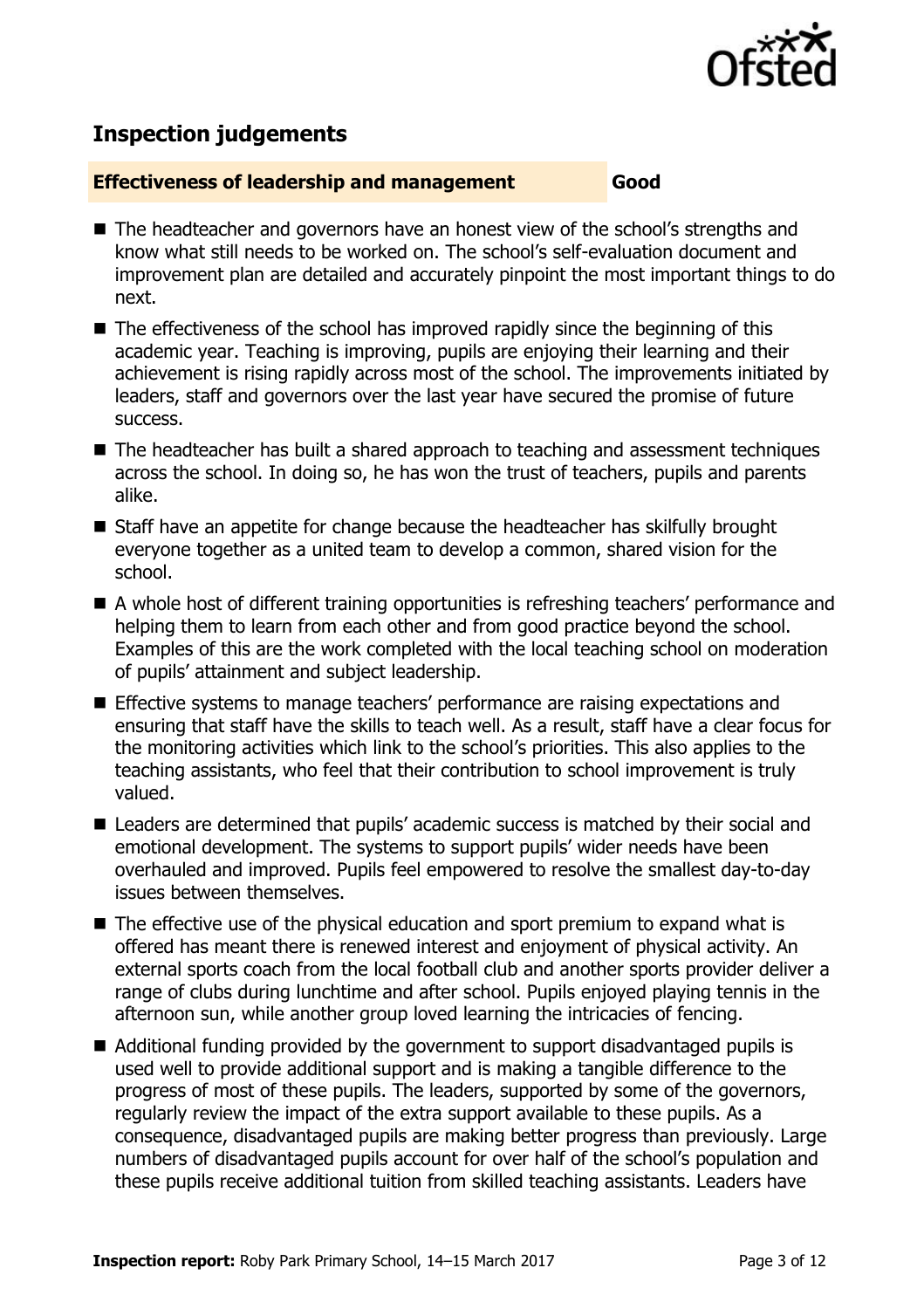

employed more support staff so that the pupils' learning needs can be met.

- Roby Park has a high percentage of pupils with complex special educational needs. These pupils are extremely well supported and are well integrated into mainstream classes. They make good progress in line with others nationally from similar starting points. Additional funding for pupils who have special educational needs and/or disabilities is being spent wisely and securing good progress for them.
- The English and mathematics leaders are using effectively the expert guidance from local cluster groups and local authority advisers to implement further changes in the teaching of reading, writing and mathematics. Other subject leaders are being encouraged to develop their roles. They are being given targeted training opportunities so that they can take more responsibility for pupils' progress in their subjects.
- Leaders use accurate plans to bring about changes in practice. These provide staff with a clear focus for monitoring activities which link to the school's priorities. Such activities support staff rather than overwhelm them. The precision of leaders' monitoring and assessment helps teachers to understand what they need to do better and to celebrate what they do well.
- $\blacksquare$  The headteacher is not shy about providing additional support for teachers when they need it. He uses team teaching and coaching as a means to improve practice, which is starting to have a positive impact on pupils' progress.
- The curriculum is broad and balanced, although still focusing on core subjects as a key priority for the whole school.
- Leaders have invested heavily in improvements to the early years setting, which has been transformed. There is new spacious accommodation, both inside and out, offering a wide range of activities to appeal to boys and girls alike.

#### **Governance of the school**

- Governance is good because governors have reviewed their roles and responsibilities so they are now better placed to play a key role in setting the strategic direction of the school.
- The chair of governors provides an excellent role model for his colleagues and is passionate about the future success of the school.
- Governors have provided unwavering support to the headteacher over staffing issues. Difficult decisions have not been shirked. Their much-improved understanding of information about pupils' performance means that governors have refined their analysis of how additional government funding is being used to close gaps in the achievement of different groups of pupils. Governors have their sights set on the future.
- Governors ensure that their training is current and up to date. They actively seek out courses so that they are better able to ask challenging questions.
- Governors understand their statutory responsibilities, such as keeping the website up to date and their role in safeguarding and monitoring of attendance.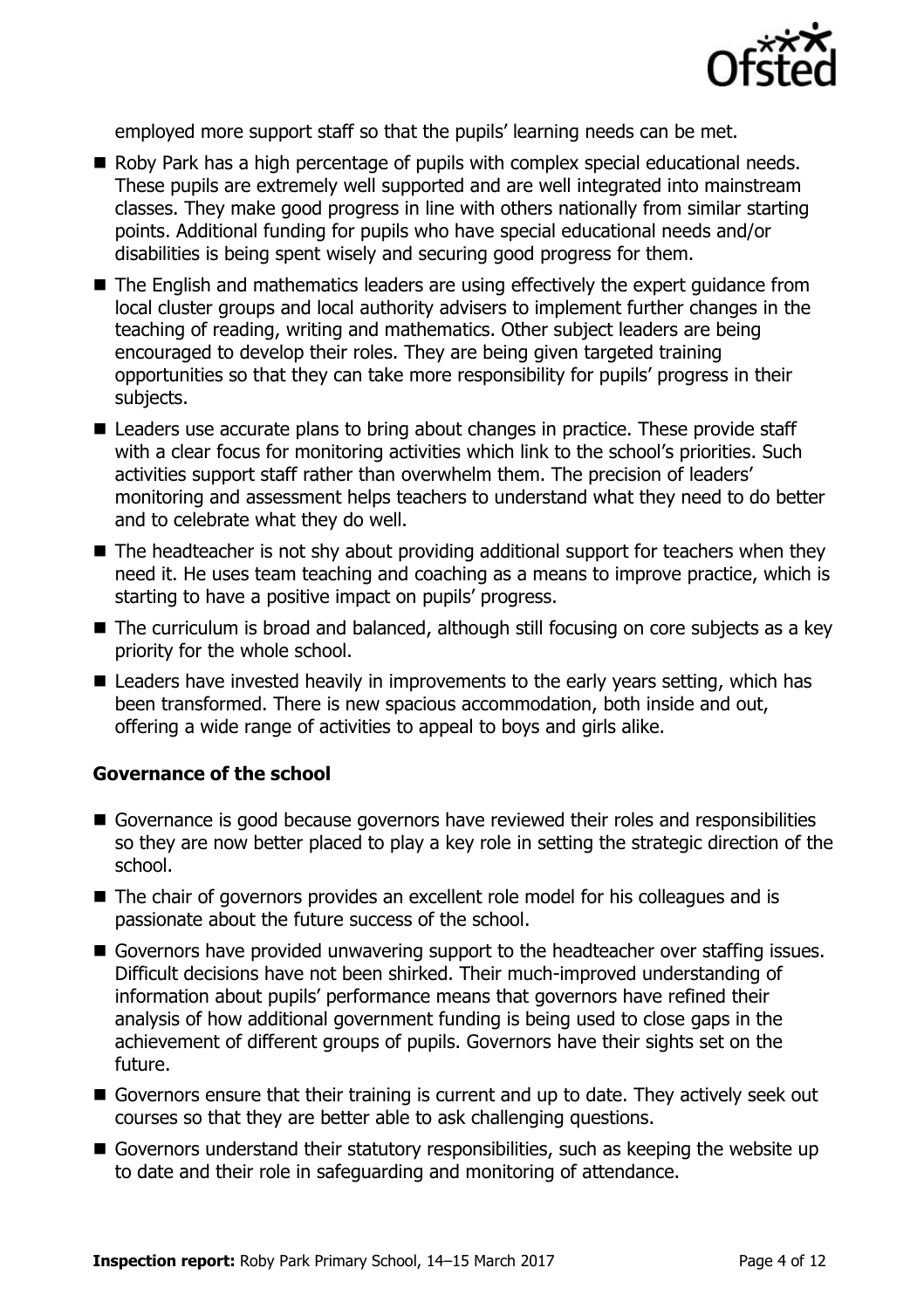

### **Safeguarding**

- The arrangements for safeguarding are effective.
- Recent training means that staff know how to spot early signs that pupils may be at risk and they know how to act on any concerns. As a result, identification of vulnerable children is extremely rigorous. Good use is made of external services to support vulnerable children and their families. The 'Knee High Club' is an example of this, where staff and other professionals mingle with parents and children, offering support where necessary.
- The learning mentor and the special needs coordinator work in tandem to ensure that no stone is left unturned to get the best possible support for vulnerable children and their families. Their systems are thorough.
- Governors actively look at school records to see that all visitors have gone through appropriate safety checks.
- Risk assessments are constantly reviewed to ensure that pupils are safe at all times. Leaders recently requested all pupils to be collected from school when there was a potential risk in the local community.

#### **Quality of teaching, learning and assessment Requires improvement**

- $\blacksquare$  In most classes, pupils are flourishing, but there are others where they do not make such good progress. This is linked to changes in staffing which have delayed the development of a consistent approach to teaching and learning. The overall quality of teaching is variable across years and subjects.
- Work in pupils' books and observation show that pupils' learning is not at its best when activities lack structure or fail to build on what pupils already know and can do. When lessons are not planned correctly to meet learning needs, pupils do not make the progress that they should.
- In most classes the teaching assistants are used to best effect. They provide strong support for pupils who have gaps in their learning and, as a result, pupils are starting to make more rapid progress, particularly in reading and mathematics.
- $\blacksquare$  Most teachers have forged productive and warm relationships with the pupils, who are eager to please.
- The strengthened emphasis on reading throughout the school is paying off in pupils' willingness to read. Leaders have invested heavily in a wide range of reading materials of different genres to appeal to all tastes. Pupils are now starting to seek out opportunities to sit down in the reading corner with a good book. Other adults, including governors, visit school regularly to listen to readers, and guided reading now forms an important part of the curriculum.
- Phonics teaching is strong and as a result, pupils' reading skills are improving.
- **Parents feel happy with the way teachers communicate with them. Most parents** attend three parents' evenings a year, when their children's progress is discussed alongside targets for next steps. They feel that communication has improved since the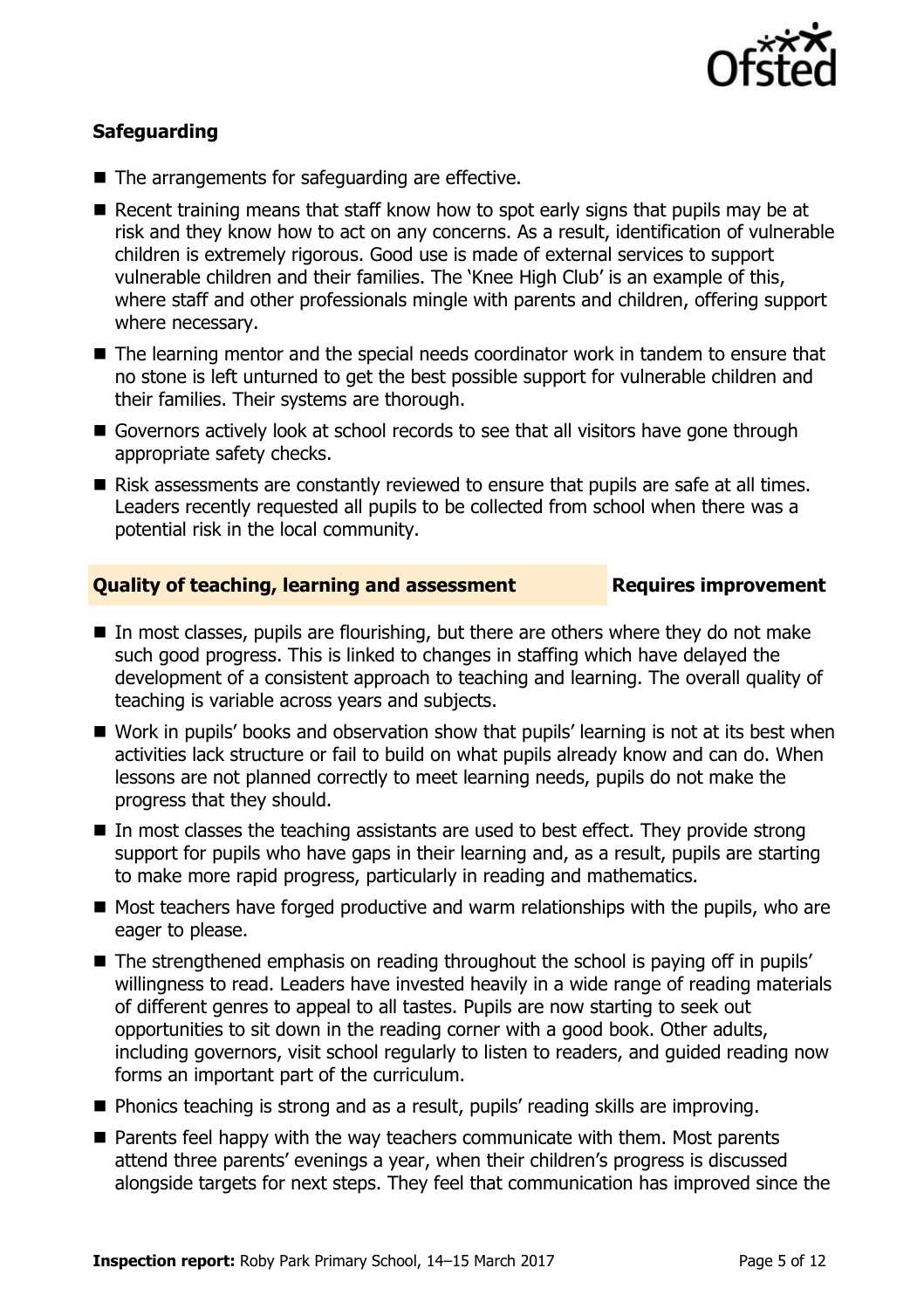

arrival of the headteacher and find the regular use of text messaging helpful.

#### **Personal development, behaviour and welfare Good**

### **Personal development and welfare**

- The school's work to promote pupils' personal development and welfare is good.
- $\blacksquare$  Roby Park is giving pupils the foundation to make sensible choices and reap the benefits of a healthy, safe and successful life. Teachers help pupils to become successful learners, both for now and in the future.
- **Pupils are able to talk about solving minor day-to-day issues themselves, but they** know whom to turn to for advice, should they need it.
- This is a school where staff, parents and pupils say that bullying is extremely rare. Pupils said that they feel safe and that they have a voice. When discussing the merits of a democracy, there was an interesting discussion about Theresa May's meeting with Donald Trump.
- The school counsellors take their roles very seriously. The team is well led and they are clear about what they would like to do to improve the school further.
- **Pupils at Roby Park know the harm that unkind remarks about skin colour, sexuality,** faith or learning difficulties can cause. Consequently, incidents of racist and homophobic language are rare. Pupils however, have little exposure to a variety of places of worship, such as synagogues or mosques, and they have a shallow insight into other cultures and religions.

### **Behaviour**

- $\blacksquare$  The behaviour of pupils is good.
- **Pupils are a delight to meet. They are polite, courteous and confident. Good behaviour** at Roby Park is recognised and rewarded and respected by pupils.
- Parents spoken to and those who responded to Parent View, Ofsted's online questionnaire, feel overwhelmingly that pupils are safe and behave well, and that incidents of bullying are very few and far between.
- The learning mentor works alongside leaders to improve attendance. Good attendance is widely celebrated and is high-profile at Roby Park. Pupils and parents are starting to accept responsibility for getting to school on time. One parent was running through the playground and could not stop to speak to an inspector in case her child was late for school.

### **Outcomes for pupils Requires improvement**

- In each key stage, attainment and progress vary across years and subjects due to the variability in teaching. Overall progress therefore requires improvement. However, there is an improving picture.
- Pupils who have special educational needs and/or disabilities make good progress from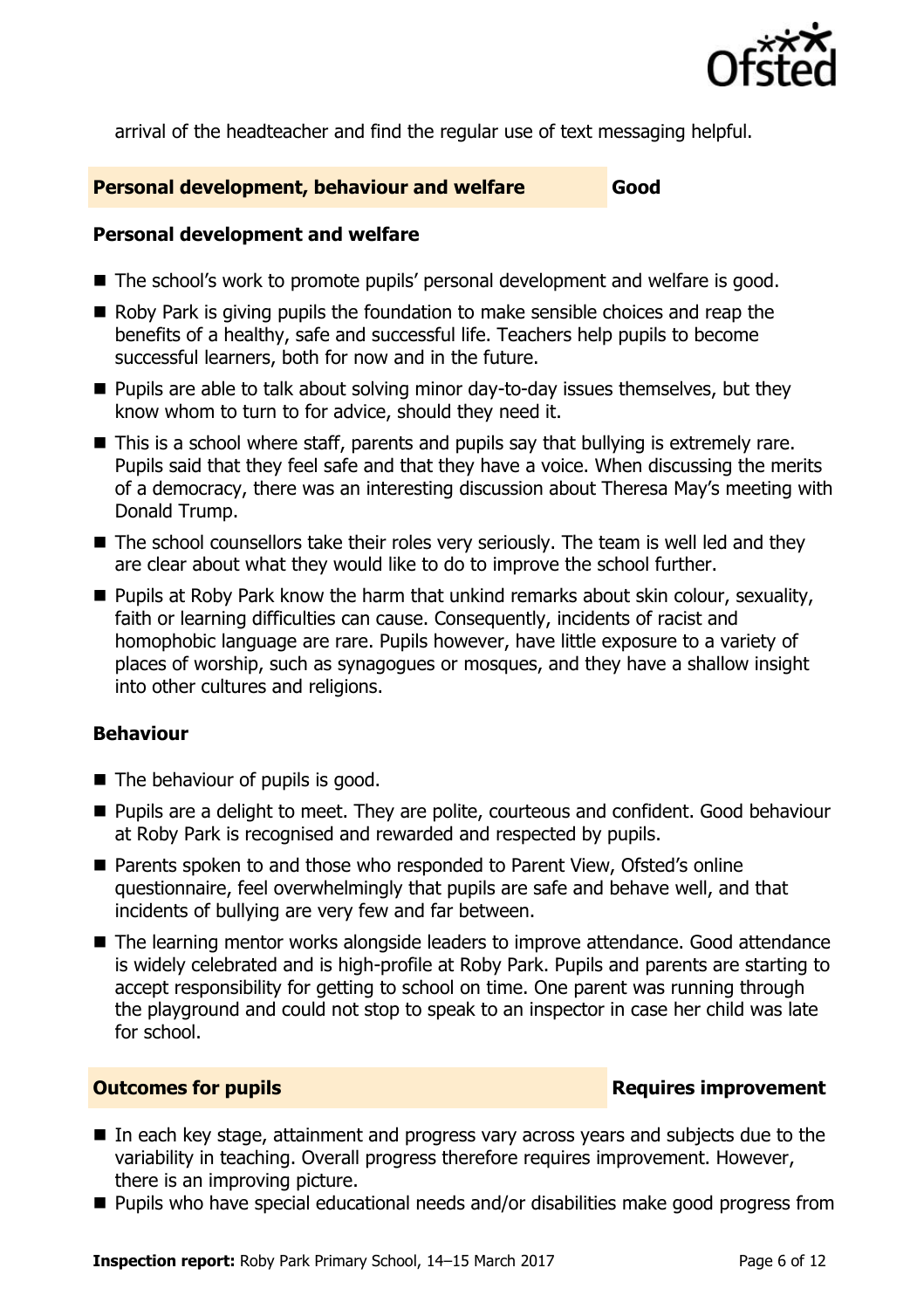

their starting points. However, the more able pupils and more able disadvantaged pupils are not achieving their potential.

- The quality of work in English is inconsistent. When pupils write in their topic books, they tend to leave behind the higher standards of grammar, spelling, punctuation and presentation seen in their English writing books.
- The information about pupils' performance seen during the inspection showed that attainment in mathematics, reading and writing falls below national expectations for pupils' ages. However, there was also evidence to show that achievement is moving in the right direction, particularly in writing, and is strengthening over time.
- Leaders made writing the focus for the last school year. As a result, pupils' progress was better in this area. The focus is now on reading and mathematics, and once again progress is improving across both key stage 1 and 2.

Accurate analysis of school information shows that boys' achievement lags behind that of girls. This is because many of the boys are not just disadvantaged but also have special educational needs. Improved support through targeted daily interventions has ensured that this gap is narrowing.

### **Early years provision**

- The newly formed team in early years work together well. They are starting to analyse the children's progress and to plan the activities around that, but this is still embryonic. School leaders agree that more still needs to be done to ensure that the activities encourage the most able children, including the most able disadvantaged, to make more rapid progress.
- Early years staff are working hard to diminish the differences in achievement between boys and girls and are targeting the progress of disadvantaged children.
- Changes in provision, staffing and the appointment of a new leader are bringing about improvements in the early years. The leadership is developing well, and the early years department is becoming a feather in the Roby Park's cap.
- Although well over half the children who enter nursery are typical for their age, the targets set for children to achieve at the end of Reception are not ambitious enough.
- The new early years classroom offers a bright, airy environment in which children love to learn. However, there are not enough opportunities provided for children to develop their enquiry skills. An example was a colour-mixing activity, where the teacher told the children what would happen if they mixed colours together, rather than allowing them to predict what would happen and then to see if they were right.
- Communication with parents is good. Evidence of work completed during the day is uploaded online so that parents can see what their children have achieved. Parents are also invited to stay and play and there is good take-up of this offer. Parents also appreciate the improved communication through newsletters and text messages.
- Children respond well to the established systems and routines and grow in confidence and independence. Children are interested in what they are doing and always engaged in their learning.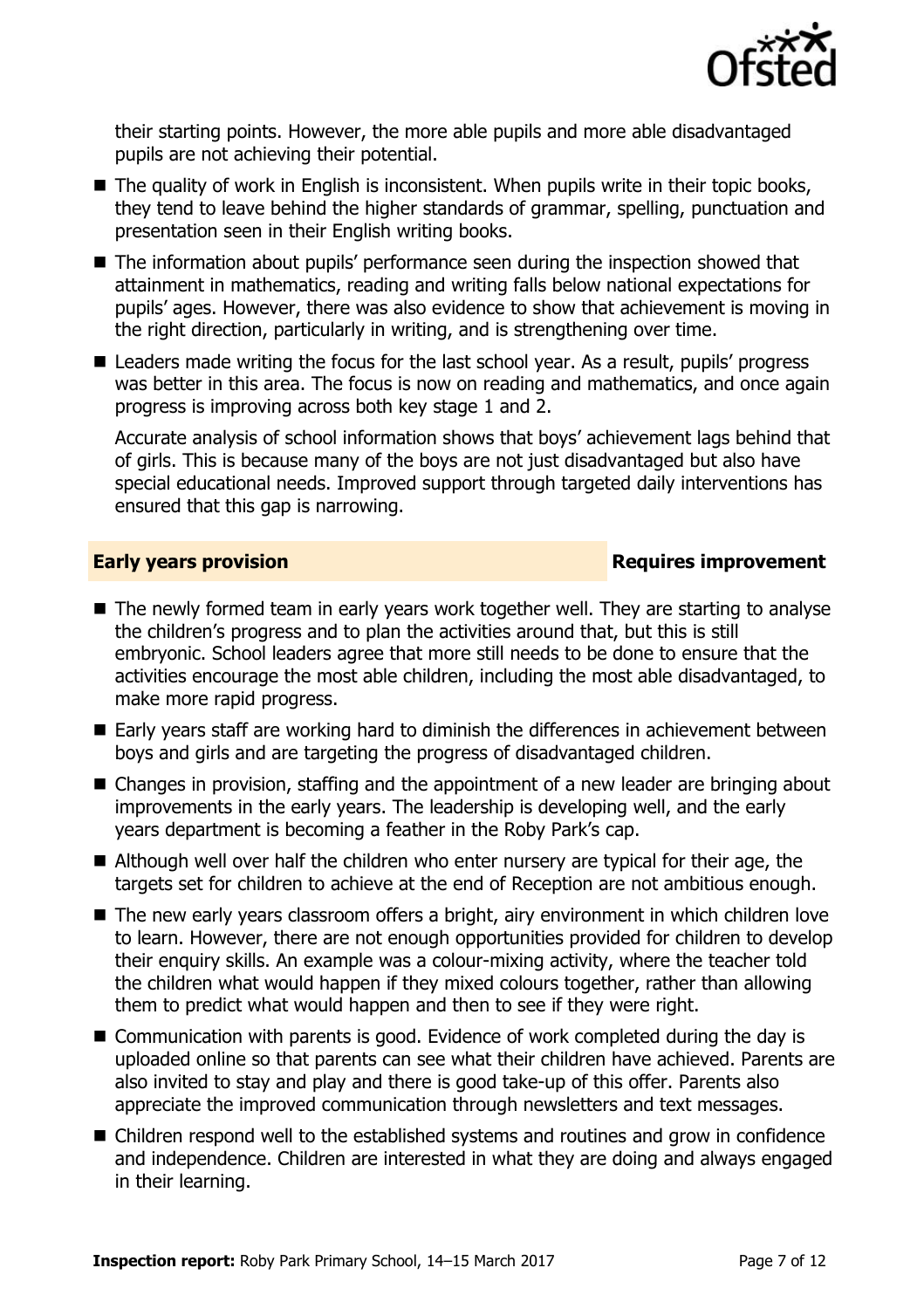

■ There are some lovely examples of independent writing, but expectations are too low. Work in books shows that some children are capable of writing short sentences, but this is not being developed rapidly enough for all. Expectations in phonics, however, are higher. One child for example, wrote the word 'blossom' successfully using her phonic skills.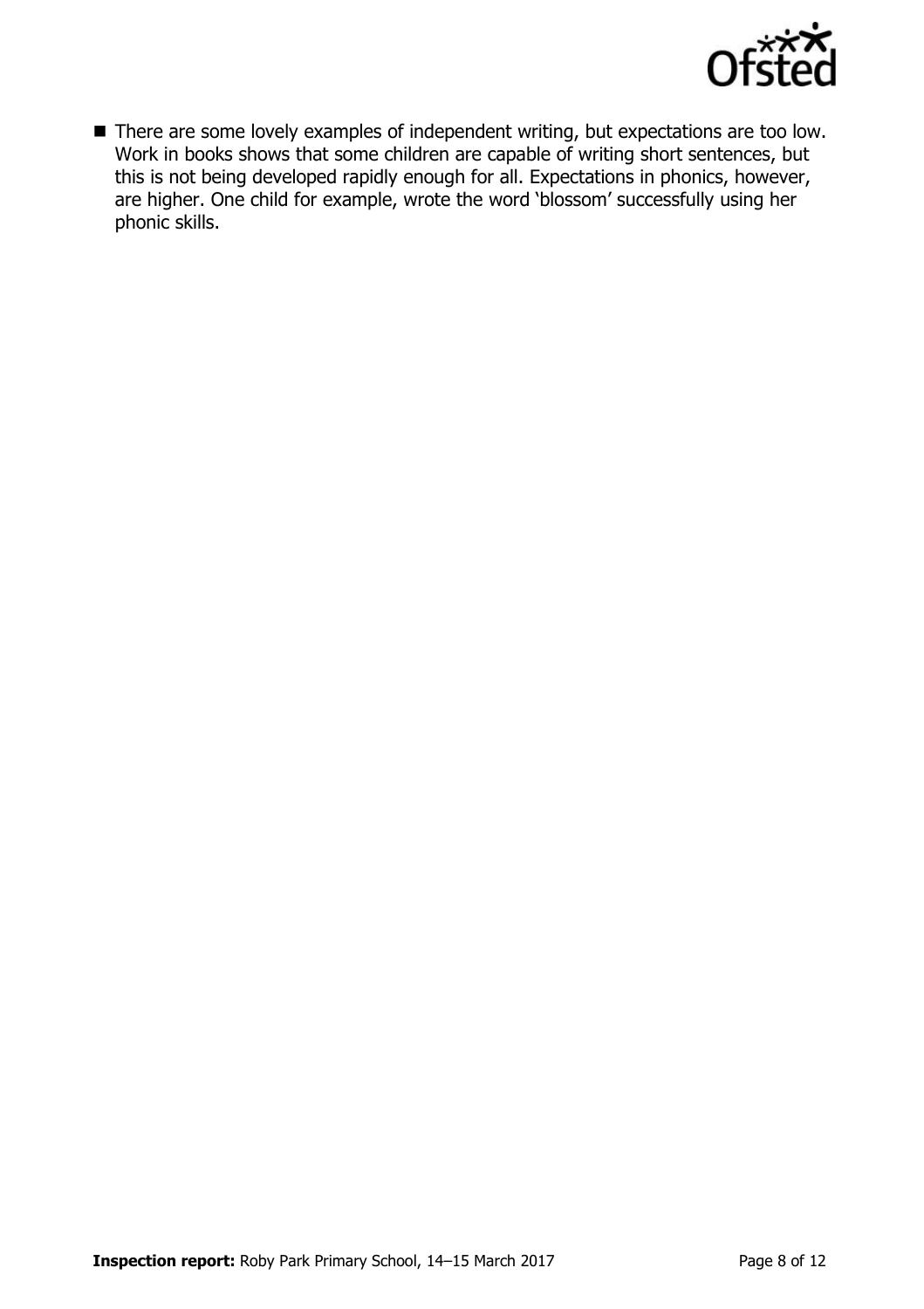

# **School details**

| Unique reference number | 104420                                |
|-------------------------|---------------------------------------|
| Local authority         | Knowsley Metropolitan Borough Council |
| Inspection number       | 10024393                              |

This inspection was carried out under section 8 of the Education Act 2005. The inspection was also deemed a section 5 inspection under the same Act.

| Type of school                      | Primary                   |
|-------------------------------------|---------------------------|
| School category                     | Community                 |
| Age range of pupils                 | 3 to 11                   |
| <b>Gender of pupils</b>             | Mixed                     |
| Number of pupils on the school roll | 202                       |
| Appropriate authority               | The governing body        |
| Chair                               | Mr Ian Hughes             |
| <b>Head teacher</b>                 | Mr Steven Hatton          |
| Telephone number                    | 0151 477 8340             |
| Website                             | www.robyparkprimary.co.uk |
| <b>Email address</b>                | robypark@knowsley.gov.uk  |
| Date of previous inspection         | 26–27 September 2012      |

### **Information about this school**

- The school meets requirements on the publication of specified information on its website.
- $\blacksquare$  This school is smaller than the average primary.
- The proportion of pupils with special educational needs is high. The school also has a significant proportion of pupils who are disadvantaged. This figure is increasing.
- The school was below the floor standards in 2014 and 2015 but met the floor standard in 2016. This school is a coasting school.
- $\blacksquare$  Since the previous inspection, there have been a significant number of staffing changes, including changes to the leadership structure. A new headteacher took up post in September 2014. He is supported by an assistant headteacher, who also takes the lead for English and special educational needs across the school. There is a new early years leader who also takes a lead for mathematics across the school.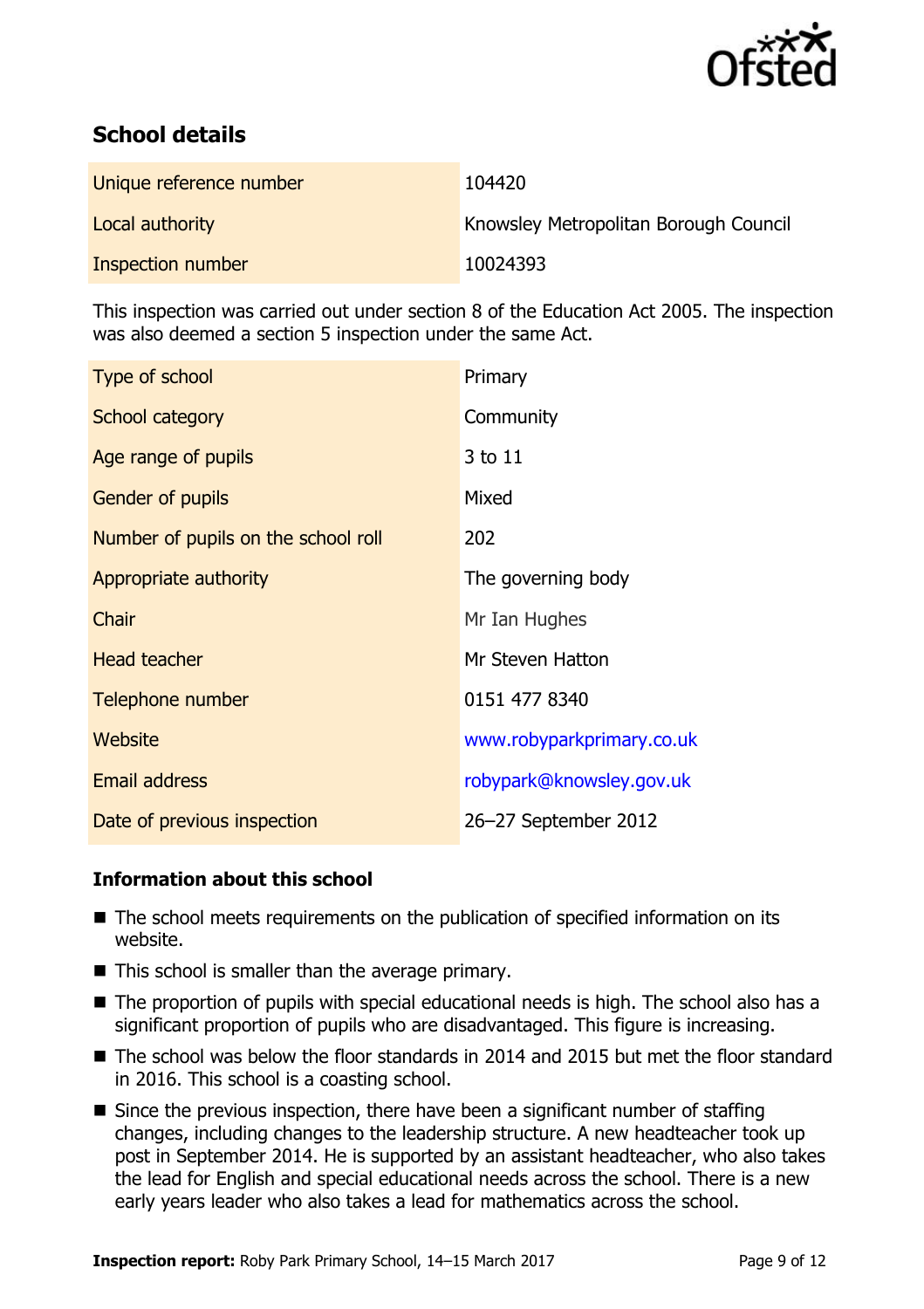

- **E** Leaders also appointed three new teachers in the past academic year.
- There has been a new chair of governors since September 2014.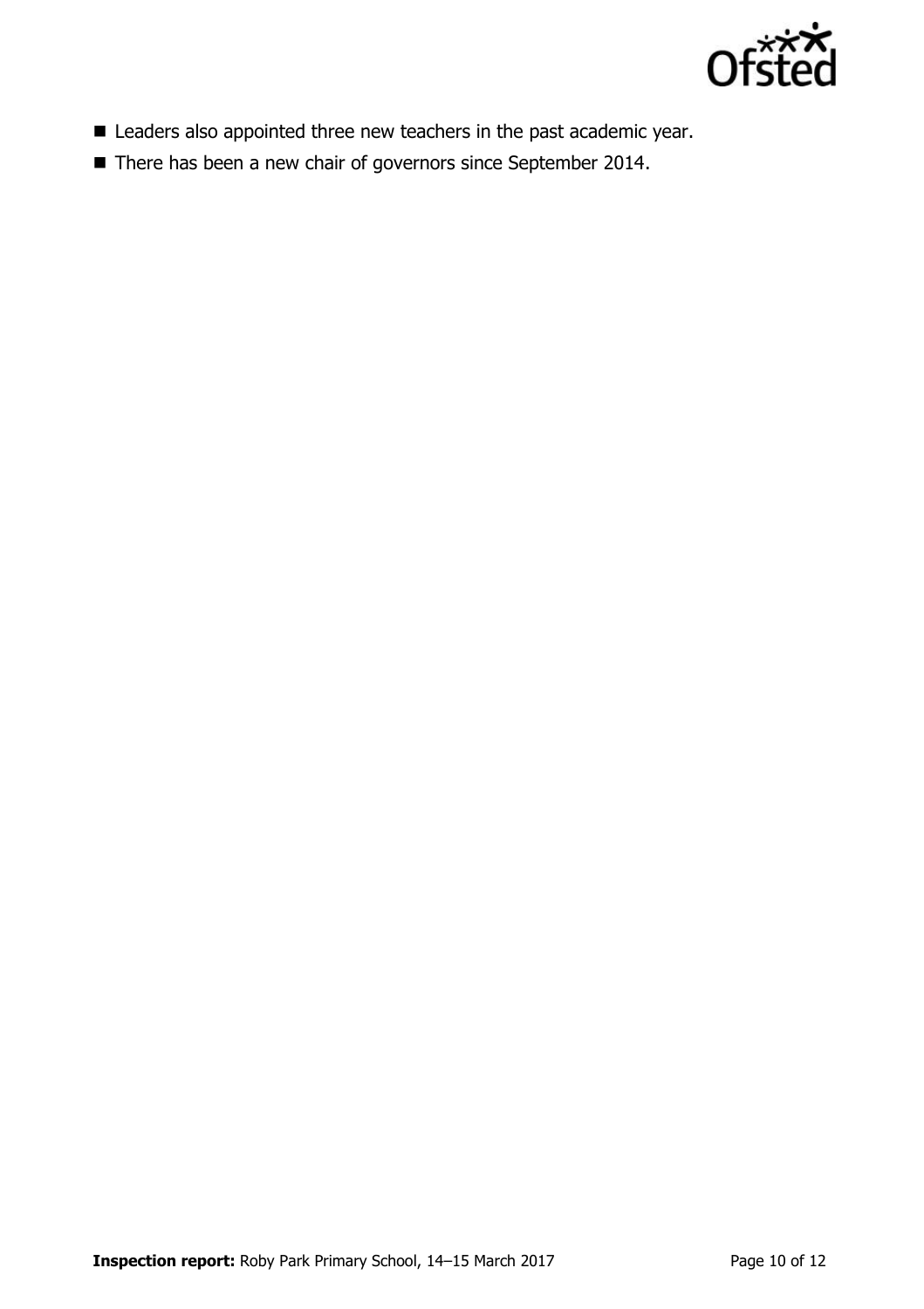

## **Information about this inspection**

- Inspectors visited each classroom to observe teaching and pupils' learning. Three of these observations were carried out jointly with senior leaders.
- Inspectors observed and spoke to pupils during lessons and at play. They met formally with three groups of pupils and heard pupils read.
- $\blacksquare$  Meeting were held with staff, middle leaders, members of the governing body and representatives from the local authority.
- The inspectors observed the school's work and looked at a range of documentation, including arrangements for safeguarding. They took account of school information about pupils' outcomes and scrutinised pupils' books.
- **Inspectors looked at a number of anonymised case studies, performance management** reviews and a wide range of reviewed policies.
- **Inspectors spoke informally to a small group of parents at the start of the school day.** They also considered the responses to Parent View, Ofsted's online questionnaire. This included 12 free-text comments.

#### **Inspection team**

| Maggie Parker, lead inspector | <b>Ofsted Inspector</b> |
|-------------------------------|-------------------------|
| <b>Tina Cleugh</b>            | Ofsted Inspector        |
| Saeeda Ishaq                  | Ofsted Inspector        |